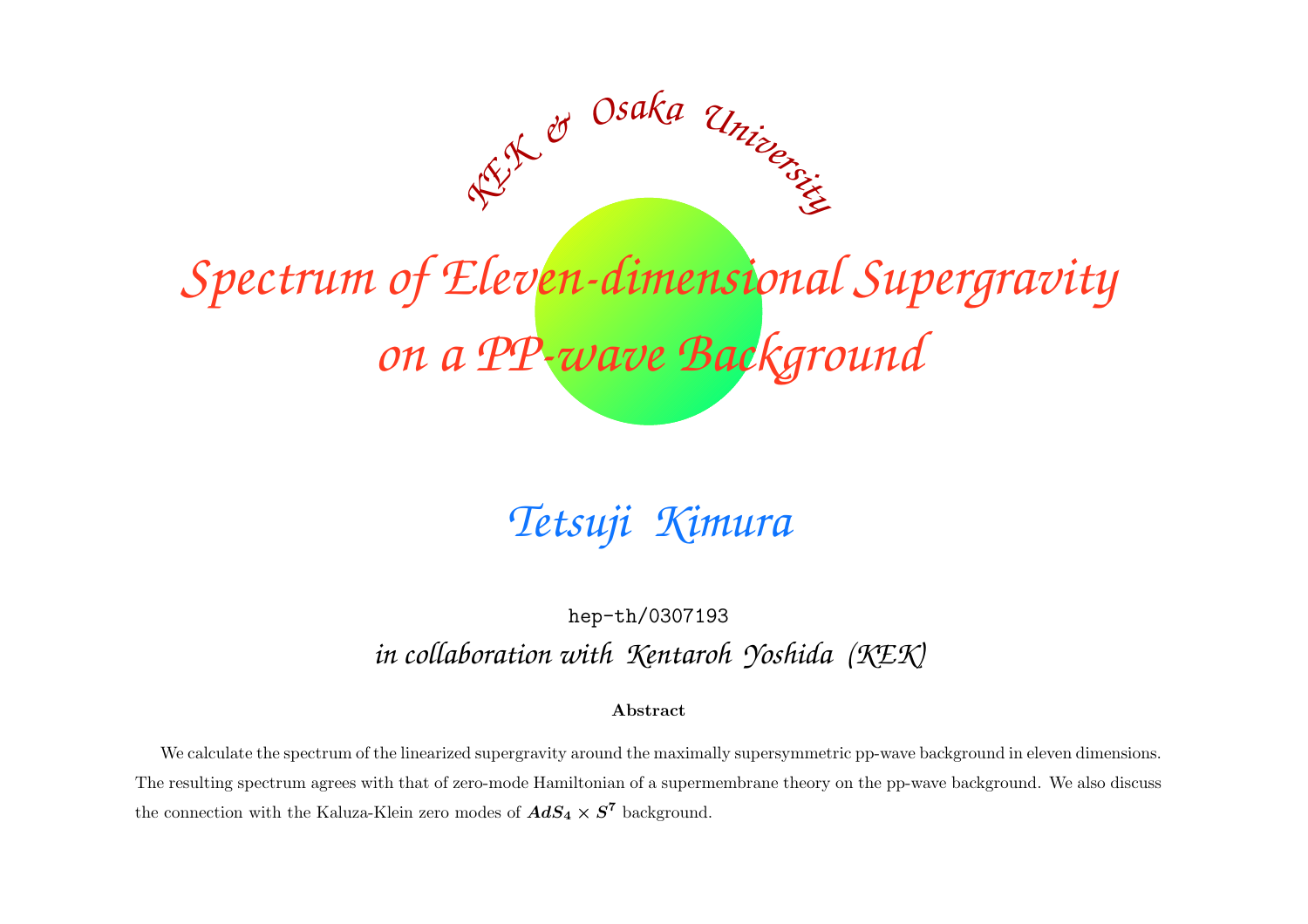# *Introduction*

*M-theory, or Supermembrane Theory in Eleven Dimensions*

- strong coupling limit of type IIA string theory:  $R_{10} \propto g_{\rm IIA}^{2/3}$
- eleven-dimensional supergravity as low energy theory
- three-form gauge field couples M2-brane (electrically) and M5-brane (magnetically)
- BFSS matrix theory  $(0 + 1$ -dim.  $U(N)$  supersymmetric Yang-Mills)
- supermembrane theory

#### supermembrane on flat background

de Wit, Hoppe, Nicolai, Nucl. Phys. B305 (1988) <sup>545</sup>

but unstable (continuous spectrum)

de Wit, Lüscher, Nicolai, Nucl. Phys. B320 (1989) 135

## supermembrane on pp-wave background discretized energy spectrum

Nakayama, Sugiyama, Yoshida, Phys. Rev. D68 (2003) <sup>026001</sup>

We would like to investigate fluctuation fields in eleven-dimensional supergravity and compare with the zero-modes of supermembrane on the pp-wave background.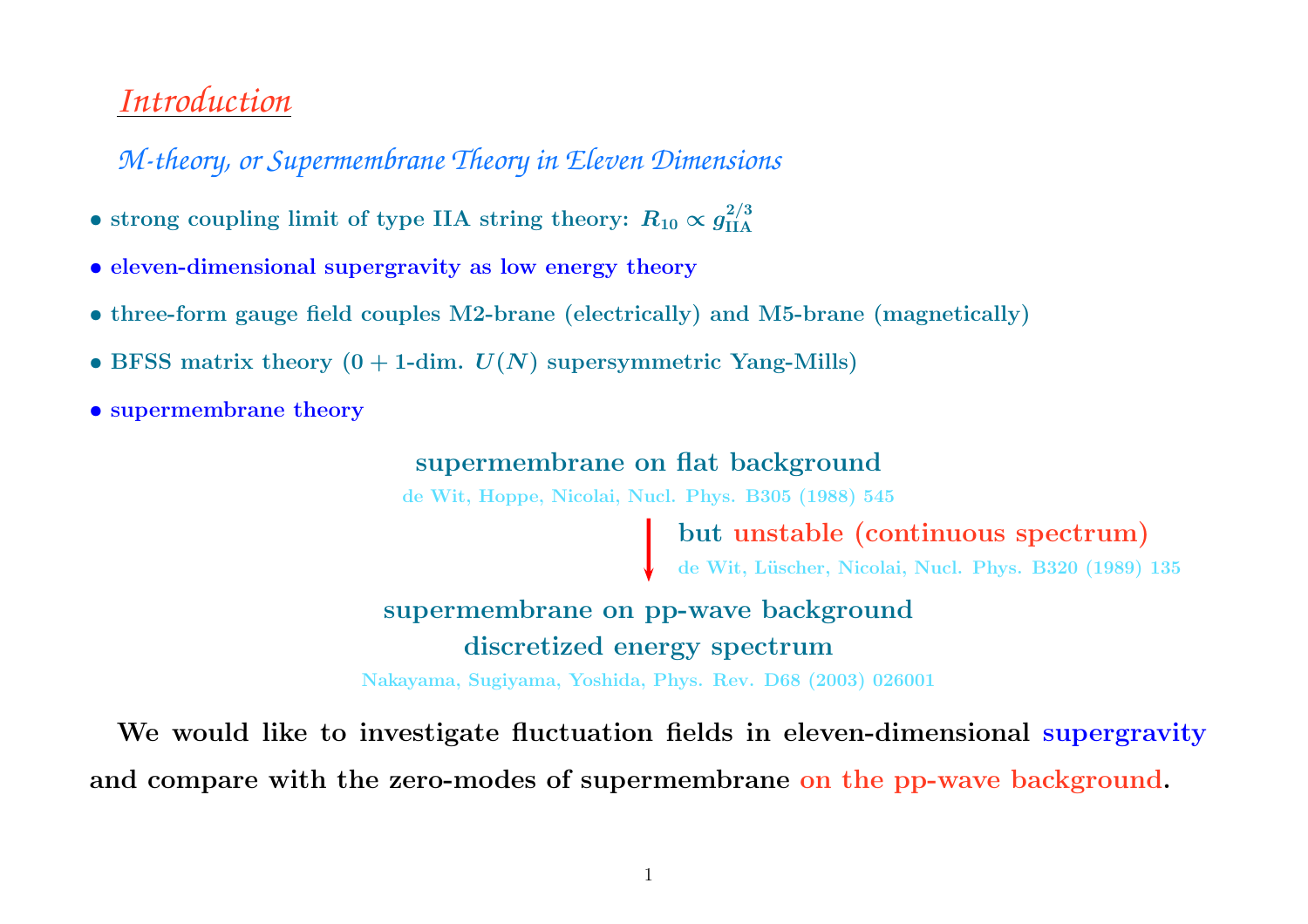## *Maximally Supersymmetric Spaces in Eleven-dimensional Supergravity*



*Kowalski-Glikman Solution (PP-wave Background)*

$$
\begin{array}{rcl}\mathrm{d}s^2&=&-2\mathrm{d}x^+\mathrm{d}x^-+G_{++}(\mathrm{d}x^+)^2+\sum\limits_{I=1}^9(\mathrm{d}x^I)^2&\phantom{z^2}&x^\pm&=&\frac{1}{\sqrt{2}}(x^0\pm x^{10})\\G_{++}&=&-\Big[\Big(\frac{\mu}{3}\Big)^2\sum\limits_{\widetilde{I}=1}^3(x^{\widetilde{I}})^2+\Big(\frac{\mu}{6}\Big)^2\sum\limits_{I'=4}^9(x^{I'})^2\Big]&\phantom{z^2&\phantom{z^2}&\phantom{z^2}&\phantom{z^2}&\phantom{z^2}&\phantom{z^2}&\phantom{z^2}&\phantom{z^2}&\phantom{z^2}&\phantom{z^2}&\phantom{z^2}&\phantom{z^2}&\phantom{z^2}&\phantom{z^2}&\phantom{z^2}&\phantom{z^2}&\phantom{z^2}&\phantom{z^2}&\phantom{z^2}&\phantom{z^2}&\phantom{z^2}&\phantom{z^2}&\phantom{z^2}&\phantom{z^2}&\phantom{z^2}&\phantom{z^2}&\phantom{z^2}&\phantom{z^2}&\phantom{z^2}&\phantom{z^2}&\phantom{z^2}&\phantom{z^2}&\phantom{z^2}&\phantom{z^2}&\phantom{z^2}&\phantom{z^2}&\phantom{z^2}&\phantom{z^2}&\phantom{z^2}&\phantom{z^2}&\phantom{z^2}&\phantom{z^2}&\phantom{z^2}&\phantom{z^2}&\phantom{z^2}&\phantom{z^2}&\phantom{z^2}&\phantom{z^2}&\phantom{z^2}&\phantom{z^2}&\phantom{z^2}&\phantom{z^2}&\phantom{z^2}&\phantom{z^2}&\phantom{z^2}&\phantom{z^2}&\phantom{z^2}&\phantom{z^2}&\phantom{z^2}&\phantom{z^2}&\phantom{z^2}&\phantom{z^2}&\phantom{z^2}&\phantom{z^2}&\phantom{z^2}&\phantom{z^2}&\phantom{z^2}&\phantom{z^2}&\phantom{z^2}&\phantom{z^2}&\phantom{z^2}&\phantom{z^2}&\phant
$$

Affine connection  $\Gamma_{MN}^P,$  curvature tensor  $R^R{}_{PMN}$  and spin connection  $\omega_M{}^{AB}$ :

$$
\Gamma_{++}^{\tilde{I}} = \Gamma_{\tilde{I}+}^{-} = \omega_{+}^{\tilde{I}-} = \left(\frac{\mu}{3}\right)^{2} x^{\tilde{I}}
$$
\n
$$
R_{++}^{\tilde{J}} = \delta_{\tilde{I}\tilde{J}} \left(\frac{\mu}{3}\right)^{2}
$$
\n
$$
R_{++}^{\tilde{J}} = \frac{1}{2} \mu^{2}
$$
\n
$$
R_{++}^{\tilde{J}+} = \frac{1}{2} \mu^{2}
$$
\n
$$
R_{++}^{\tilde{J}+} = \frac{1}{2} \mu^{2}
$$
\n
$$
R_{++}^{\tilde{J}+} = \frac{1}{2} \mu^{2}
$$
\n
$$
R_{++}^{\tilde{J}+} = \frac{1}{2} \mu^{2}
$$
\n
$$
R_{++}^{\tilde{J}+} = \frac{1}{2} \mu^{2}
$$
\n
$$
R_{++}^{\tilde{J}+} = \frac{1}{2} \mu^{2}
$$
\n
$$
R_{++}^{\tilde{J}+} = \frac{1}{2} \mu^{2}
$$
\n
$$
R_{++}^{\tilde{J}+} = \frac{1}{2} \mu^{2}
$$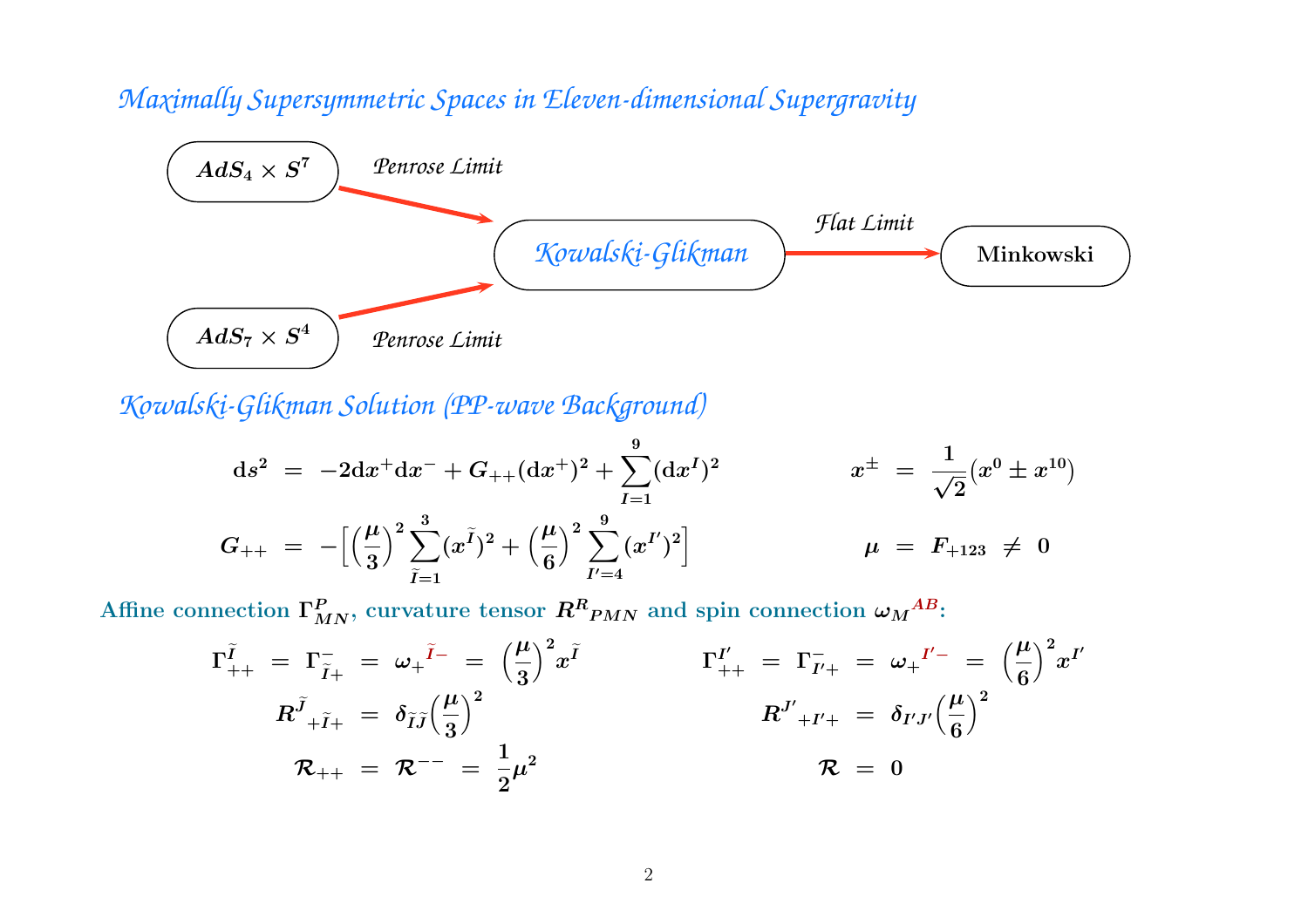# *Setup*

## *Eleven-dimensional Supergravity*

 $e_M{}^A$ : vielbein  $E_A{}^M$ : inverse vielbein  $\Psi_M: \;\; {\rm gravitino \;\; (Majorana \;\; spinor)} \;\;\;\;\;\;\;\;\;\;\;\;\;\; \overline{\Psi} \;=\; i \Psi^\dagger \widehat{\Gamma}^0 \;=\; \Psi^T C$  $C_{MNP}:$  three-form gauge field

Lagrangian of eleven-dimensional supergravity (without torsion):

$$
\begin{aligned} \mathcal{L} \; &= \; e \mathcal{R} - \frac{1}{2} e \, \overline{\Psi}_M \, \widehat{\Gamma}^{MNP} \, D_N \Psi_P - \frac{1}{48} e \, F_{MNPQ} \, F^{MNPQ} \\ &+ \frac{1}{192} e \, \overline{\Psi}_M \, \widetilde{\Gamma}^{MNPQRS} \, \Psi_N \, F_{PQRS} \\ &+ \frac{1}{(144)^2} \varepsilon^{MNPQRSUVWXY} \, F_{MNPQ} \, F_{RSUV} \, C_{WXY} \end{aligned}
$$

various conventions:

$$
D_N \Psi_P = \partial_N \Psi_P - \frac{1}{4} \omega_N {}^{AB} \hat{\Gamma}_{AB} \Psi_P
$$
  

$$
\tilde{\Gamma}^{NPQR}{}_M = \hat{\Gamma}^{NPQR}{}_M - 8 \delta_M {}^{[N} \hat{\Gamma}^{PQR]} \qquad \tilde{\Gamma}^{MNPQRS} = \hat{\Gamma}^{MNPQRS} + 12 g^{M[P} \hat{\Gamma}^{QR} g^{S]N}
$$
  

$$
\varepsilon^{012\cdots10} = 1 \qquad SO(10,1) \text{ Levi-Civita symbol}
$$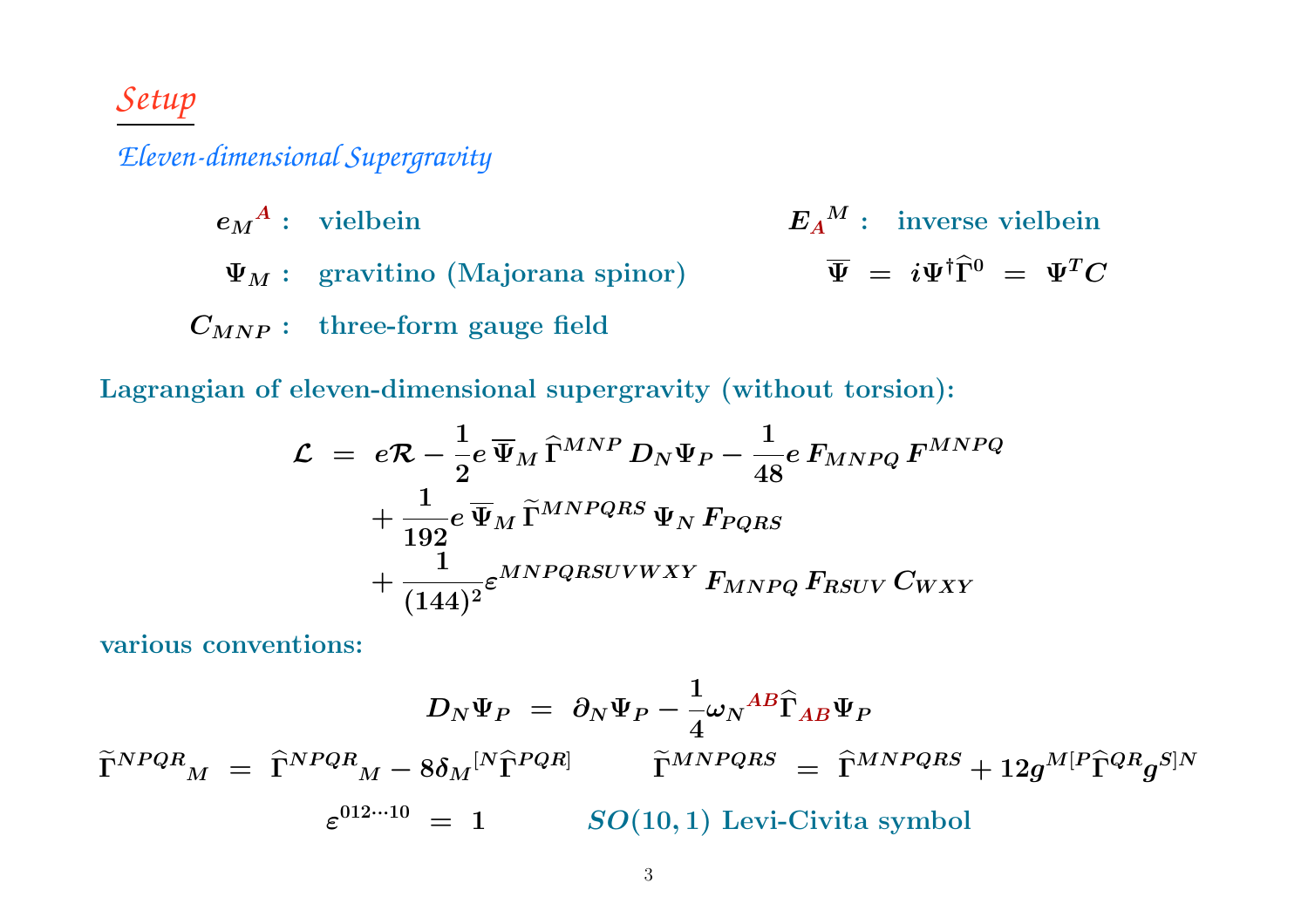# *Classical Field Equations*

$$
0 = \frac{1}{2}g_{MN}\mathcal{R} - \mathcal{R}_{MN} - \frac{1}{96}g_{MN}F_{PQRS}F^{PQRS} + \frac{1}{12}F_{MPQR}F_N^{PQR}
$$
  
\n
$$
0 = \hat{\Gamma}^{MNP}D_N\Psi_P - \frac{1}{96}\tilde{\Gamma}^{MNPQRS}\Psi_NF_{PQRS}
$$
  
\n
$$
0 = \nabla^Q \{eF_{QMNP}\} + \frac{18}{(144)^2}g_{MZ}g_{NK}g_{PL}\varepsilon^{ZKLQRSUVWXY}F_{QRSU}F_{VWXY}
$$

We neglected the terms derived from torsion, etc.

They contribute to higher-order fluctuations.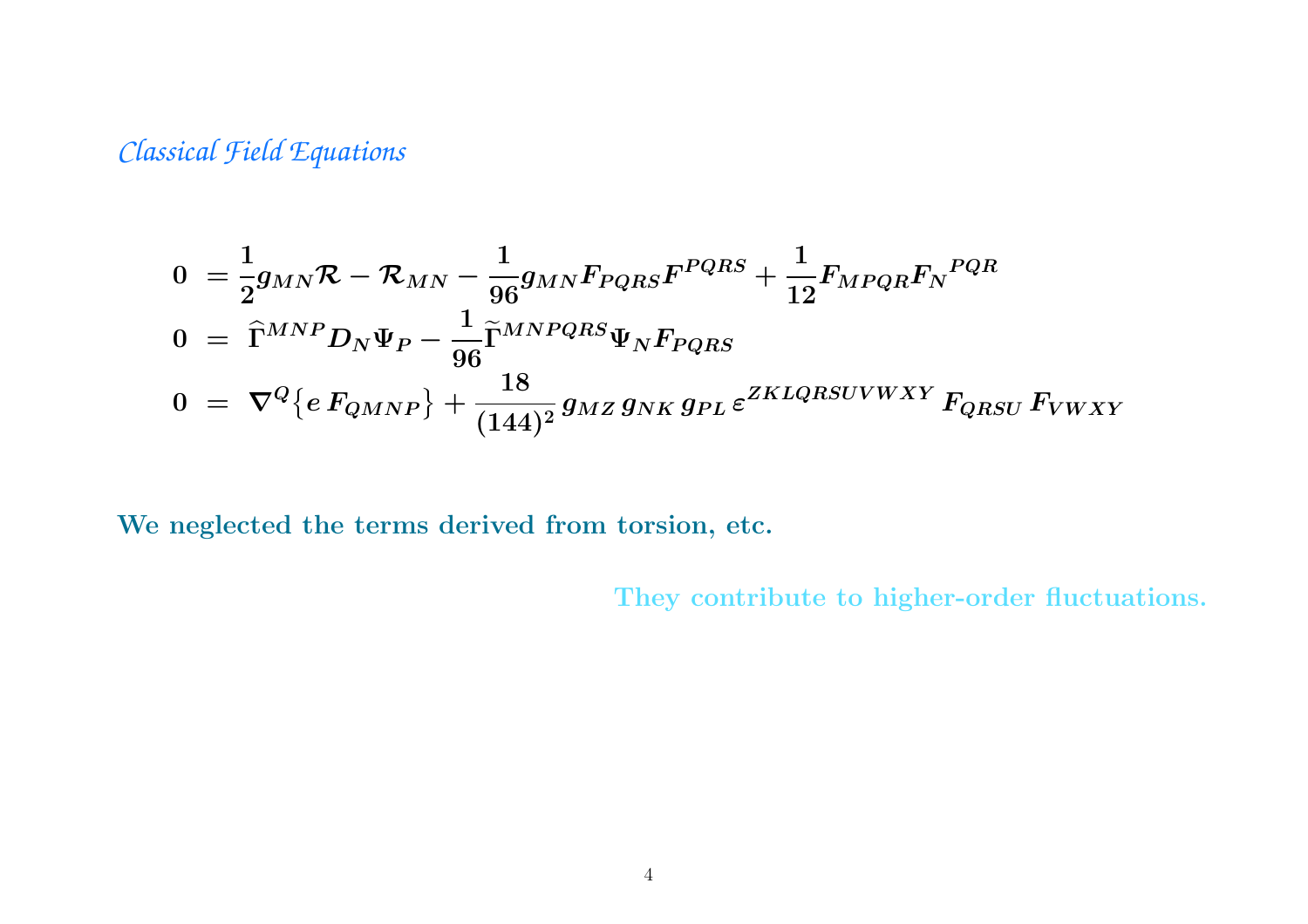#### *Hamiltonian*

We will encounter Klein-Gordon type equations of motion and have to evaluate its energy spectrum. Klein-Gordon type equation of motion for a field  $\phi(x)$ :

$$
\big( \Box - \alpha \, \mu \, i \partial_- \big) \phi(x^+,x^-,x^I) \; = \; 0
$$

 $\alpha: \text{ arbitrary constant} \hspace{20pt} x^+: \text{ evolution parameter}$ 

d'Alembertian  $\Box$  on the pp-wave background:

$$
\Box\,\,=\,\,-\frac{1}{\sqrt{-g}}\partial_M\big(\sqrt{-g}g^{MN}\partial_N\big)\,\,=\,\,2\partial_+\partial_-+G_{++}(\partial_-)^2-(\partial_K)^2
$$

Fourier transformed expression of  $\phi(x)$ :

$$
\phi(x^+,x^-,x^I) \,\,=\,\, \int\!\!\frac{\mathrm{d} p_- \mathrm{d}^9 p_I}{\sqrt{(2\pi)^{10}}}\, \mathrm{e}^{i(p_- x^- + p_I x^I)}\, \widetilde{\phi}(x^+,p_-,p_I)
$$

Then the operator  $(\Box - \alpha \, \mu \, i \partial_-)$  is represented as:

$$
0 \,\, = \,\, 2p_{-} \, i \partial_{+} - \Big\{ \sum_{\widetilde{I}=1}^3 \Big(\frac{\mu}{3}\Big)^2 (\partial_{p_{\widetilde{I}}})^2 + \sum_{I'=4}^9 \Big(\frac{\mu}{6}\Big)^2 (\partial_{p_{I'}})^2 \Big\} (p_{-})^2 + (p_{I})^2 + \alpha \, \mu \, p_{-}
$$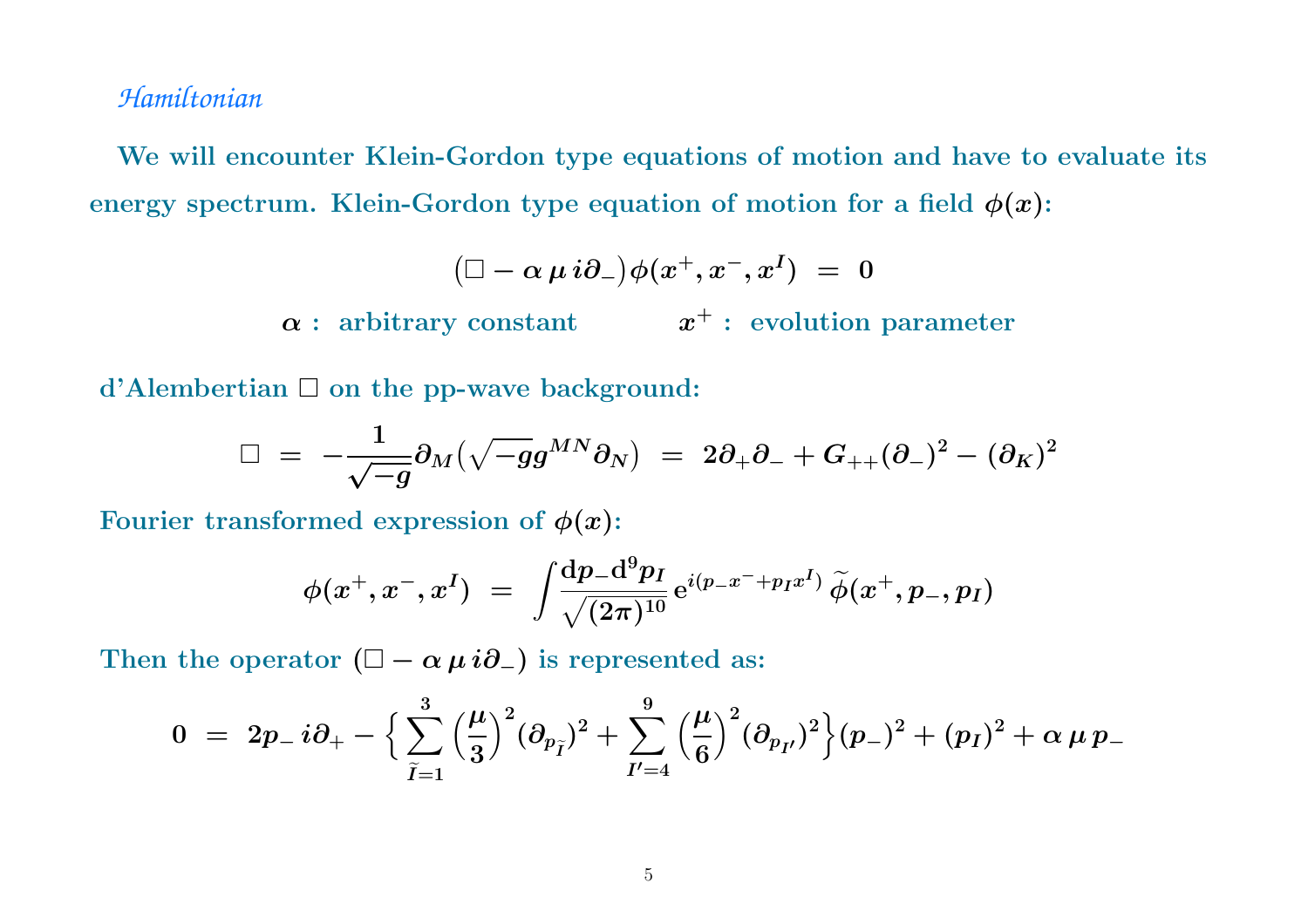Introduce the standard technique of harmonic oscillators:

$$
a^{\tilde{I}} \equiv \frac{1}{\sqrt{2\tilde{m}}} \{ p_{\tilde{I}} + \tilde{m} \partial_{p_{\tilde{I}}} \} \qquad \overline{a}^{\tilde{I}} \equiv \frac{1}{\sqrt{2\tilde{m}}} \{ p_{\tilde{I}} - \tilde{m} \partial_{p_{\tilde{I}}} \} \qquad \widetilde{m} \equiv -\frac{1}{3} \mu \, p_{-}
$$
  

$$
a^{I'} \equiv \frac{1}{\sqrt{2m'}} \{ p_{I'} + m' \partial_{p_{I'}} \} \qquad \overline{a}^{I'} \equiv \frac{1}{\sqrt{2m'}} \{ p_{I'} - m' \partial_{p_{I'}} \} \qquad m' \equiv -\frac{1}{6} \mu \, p_{-}
$$

whose commutation relations are represented by

$$
[a^{\widetilde{I}}, \overline{a}^{\widetilde{J}}] \,\, = \,\, \delta^{\widetilde{I}\widetilde{J}} \qquad [a^{I'}, \overline{a}^{J'}] \,\, = \,\, \delta^{I'J'} \qquad [a^{\widetilde{I}}, \overline{a}^{J'}] \,\, = \,\, [a^{I'}, \overline{a}^{\widetilde{J}}] \,\, = \,\, 0
$$

Thus we express the Hamiltonian  $H = i \partial_+$ :

$$
H \,\,=\,\,\frac{1}{3} \mu \sum_{\widetilde{I}} \overline{a}^{\widetilde{I}} a^{\widetilde{I}} + \frac{1}{6} \mu \sum_{I'} \overline{a}^{I'} a^{I'} + \frac{1}{2} \mu \,(2 - \alpha)
$$

Last term = zero-point energy  $E_0$  of the system (eigenvalue of  $\boldsymbol{H})$ :

$$
E_0 \,\,=\,\, \frac{1}{2} \mu \, {\cal E}_0(\phi) \hspace{1cm} {\cal E}_0(\phi) \,\,=\,\, 2 - \alpha
$$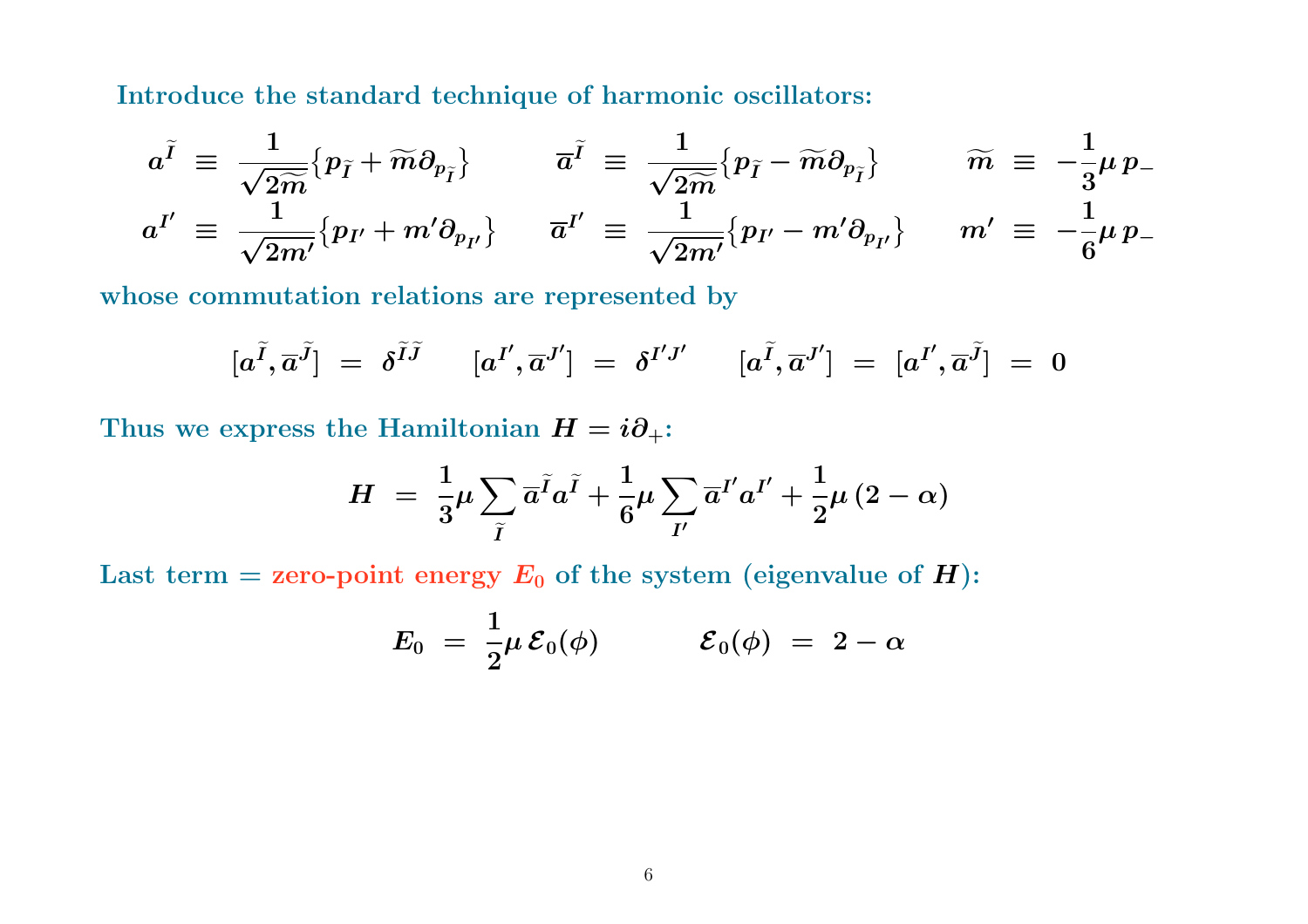# *Bosonic/Fermionic Spectrum*

Fluctuation fields are expanded around classical fields as follows:

$$
\begin{array}{lcl} g_{MN} & \rightarrow & g_{MN} + h_{MN} \qquad & g_{MN}: \text{ pp-wave background} \\\\ \Psi_M & \rightarrow & 0 + \psi_M \end{array}
$$
\n
$$
\begin{array}{lcl} C_{MNP} & \rightarrow & C_{MNP} + \mathcal{C}_{MNP} \qquad & 4 \partial_{[+} C_{123]} \; = & F_{+123} \; = & \mu \end{array}
$$

#### ${\rm Constraints:}$

$$
\begin{array}{rcl} h_{-M} & = & h^{+N} & = & 0 \\ & & \psi_{-} & = & 0 \\ & & \mathcal{C}_{-NP} & = & 0 \end{array}
$$

light-cone gauge-fixing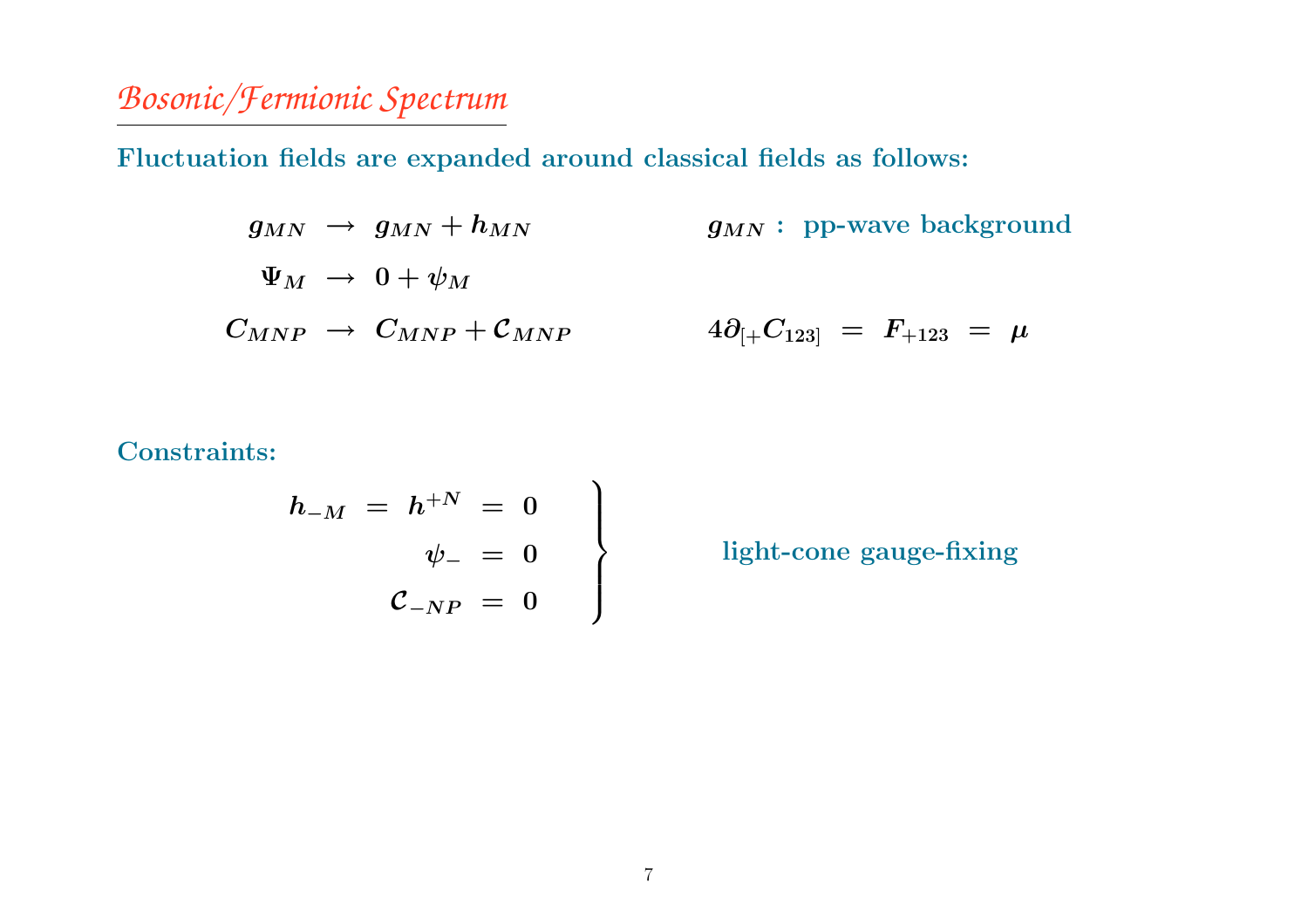#### *Bosonic Fields*

(−−) component of (*A.1*):

 $0$  =  $h_{II}$ traceless condition

Substitute this into (−<sup>I</sup>) component of (*A.1*):

$$
h_{I+} = \frac{1}{\partial_{-}} \partial_{J} h_{IJ} \qquad \Longrightarrow \quad \text{non-dynamical}
$$

 $(-IJ)$  component of  $(A.3)$ :

$$
C_{+IJ} = \frac{1}{\partial_-} \partial_K C_{IJK} \qquad \Longrightarrow \quad \text{non-dynamical}
$$

Trace of (*A.1*) under the above conditions:

$$
h_{++} \; = \; \frac{1}{(\partial_-)^2} \partial_I \partial_J h_{IJ} - \frac{1}{3\partial_-} \mu \, {\cal C}_{123} \quad \Longrightarrow \quad \text{non-dynamical}
$$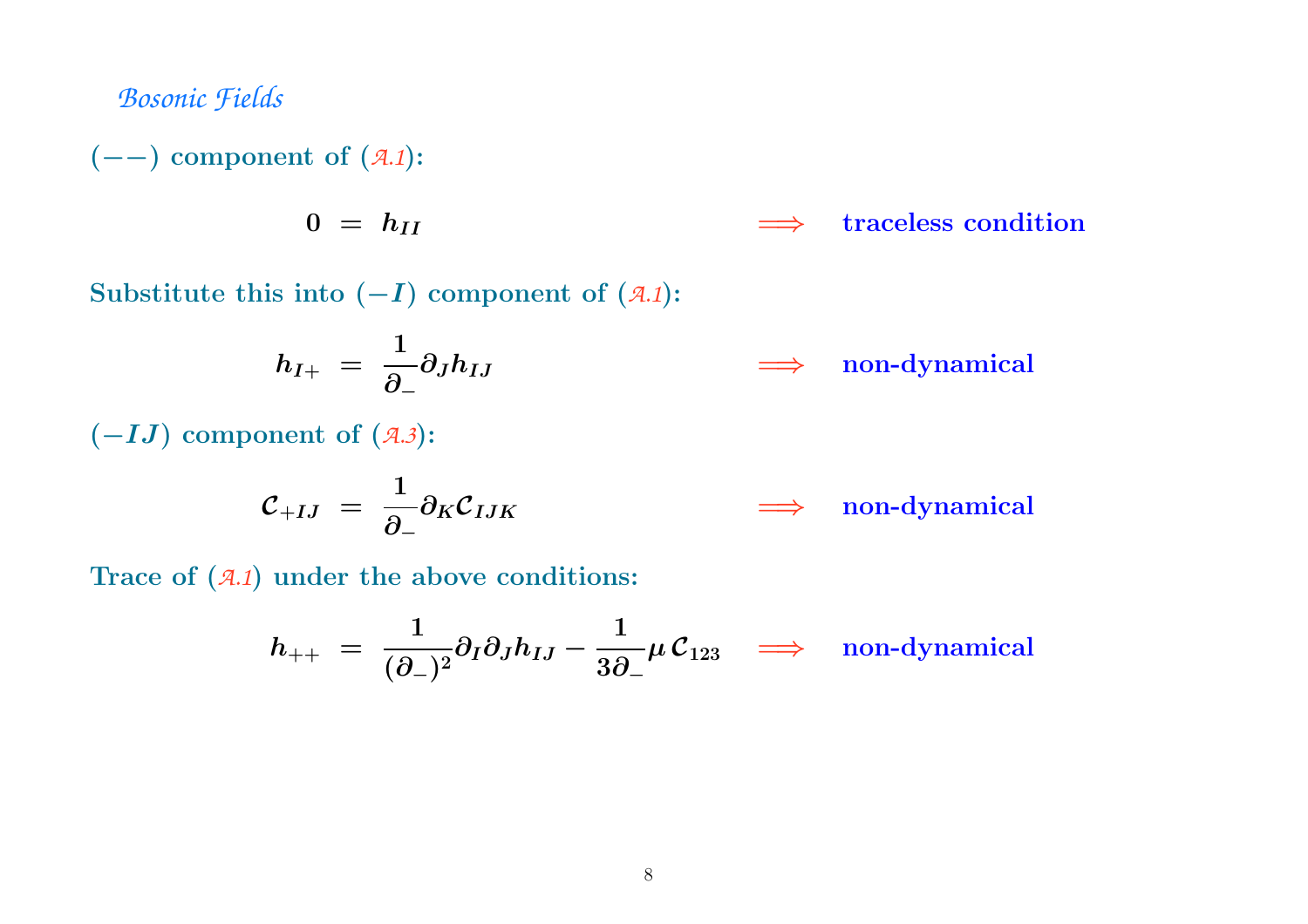Let us substitute the previous conditions into the other components of (*A.1*) and (*A.3*).

Non-trivial equations:

 $(\widetilde{\bm{I}}% )^{T}=\left( \widetilde{\bm{I}}\right) ^{-1}\left( \widetilde{\bm{I}}\right) ^{-1}\left( \widetilde{\bm{I}}\right) ^{-1}\left( \widetilde{\bm{I}}\right) ^{-1}\left( \widetilde{\bm{I}}\right) ^{-1}\left( \widetilde{\bm{I}}\right) ^{-1}\left( \widetilde{\bm{I}}\right) ^{-1}\left( \widetilde{\bm{I}}\right) ^{-1}\left( \widetilde{\bm{I}}\right) ^{-1}\left( \widetilde{\bm{I}}\right) ^{-1}\left( \widetilde{\bm{I}}\right) ^{-1}\left( \widetilde{\$  $\bm{I} \bm{J}$  $\widetilde{\phantom{m}}$ 

 $(\widetilde{\bm{I}}% )^{2n}=\bm{I}^{2n}(\widetilde{\bm{I}}\cdot \bm{I}^{2n})$ 

$$
(\widetilde{I}\widetilde{J}) \text{ of } (\mathcal{A}.\mathbf{1}) : \qquad \qquad 0 = \Box h_{\widetilde{I}\widetilde{J}} + \frac{2}{3}\mu \,\delta_{\widetilde{I}\widetilde{J}} \,\partial_-\mathcal{C} \qquad (1a)
$$

$$
(\widetilde{I}J') \text{ of } (\mathbf{A}.\mathbf{1}) : \qquad \qquad 0 = \Box h_{\widetilde{I}J'} + \mu \, \partial_- \mathcal{C}_{\widetilde{I}J'} \tag{1b}
$$

$$
(\mathbf{I}'\mathbf{J}') \text{ of } (\mathbf{A}.\mathbf{1}) : \qquad \qquad \mathbf{0} \ = \ \Box \, \mathbf{h}_{\mathbf{I}'\mathbf{J}'} - \frac{1}{3} \mu \, \delta_{\mathbf{I}'\mathbf{J}'} \partial_- \mathcal{C} \tag{1c}
$$

$$
(\widetilde{I}\widetilde{J}\widetilde{K}) \text{ of } (\mathcal{A}.\mathcal{J}): \qquad \qquad 0 = \Box \mathcal{C} - 2\mu \,\partial_- h_{\widetilde{I}\widetilde{I}} \tag{1d}
$$

$$
K') \text{ of } (\mathbf{A}.\mathbf{3}) : \qquad \qquad \mathbf{0} \ = \ \Box \ \mathcal{C}_{\tilde{I}J'} - \mu \ \partial_- h_{\tilde{I}J'} \qquad \qquad (1e)
$$

$$
J'K') \text{ of } (\mathbf{A}.\mathbf{3}) : \qquad \qquad \mathbf{0} \ = \ \Box \ \mathcal{C}_{\widetilde{I}J'K'} \tag{1f}
$$

$$
(I'J'K') \text{ of } (\mathbf{A}.\mathbf{3}) : \qquad \qquad 0 = \Box \mathcal{C}_{I'J'K'} - \frac{1}{6} \mu \, \varepsilon^{I'J'K'W'X'Y'} \partial_- \mathcal{C}_{W'X'Y'} \qquad (1g)
$$

$$
\varepsilon^{I'J'K'W'X'Y'} : SO(6) \text{ Levi-Civita symbol } (\varepsilon_{456789} = \varepsilon^{456789} = 1)
$$

$$
\varepsilon_{\widetilde{I}J\widetilde{K}} : SO(3) \text{ Levi-Civita symbol } (\varepsilon_{123} = \varepsilon^{123} = 1)
$$

$$
\mathcal{C}_{\widetilde{I}J'} \equiv \frac{1}{2} \varepsilon_{\widetilde{I}\widetilde{K}\widetilde{L}} \mathcal{C}_{\widetilde{K}\widetilde{L}J'} \quad \mathcal{C} \equiv 2\mathcal{C}_{123}
$$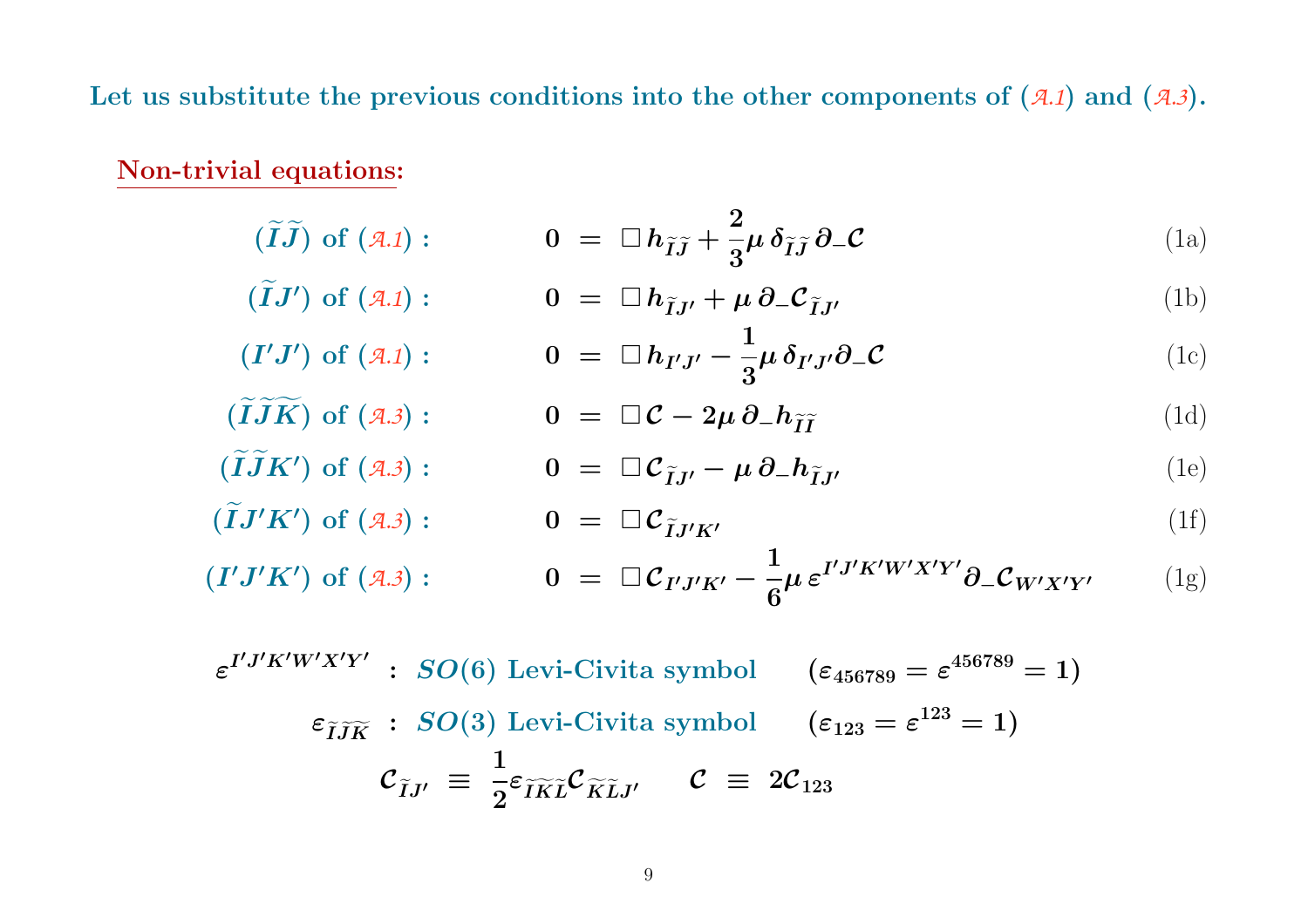(1f) leads to the zero-mode energy  $\mathcal{E}_0(C_{\tilde{I}J'K'})$  and degrees of freedom  $\mathcal{D}(C_{\tilde{I}J'K'})$ :

$$
\mathcal{E}_0(\mathcal{C}_{\widetilde{I}J'K'}) = 2 \qquad \qquad \mathcal{D}(\mathcal{C}_{\widetilde{I}J'K'}) = 45
$$

Diagonalize  $h_{\tilde{I}J'}$  and  $C_{\tilde{I}J'}$ :

$$
H_{\widetilde{I}J'} = h_{\widetilde{I}J'} + i\mathcal{C}_{\widetilde{I}J'} \qquad \overline{H}_{\widetilde{I}J'} = h_{\widetilde{I}J'} - i\mathcal{C}_{\widetilde{I}J'}
$$

Thus modified (1b) and (1e) are

$$
0 = (\Box - \mu i \partial_{-}) H_{\tilde{I}J'} \qquad 0 = (\Box + \mu i \partial_{-}) \overline{H}_{\tilde{I}J'} \n\implies \mathcal{E}_{0}(H_{\tilde{I}J'}) = 1 \qquad \mathcal{E}_{0}(\overline{H}_{\tilde{I}J'}) = 3 \qquad \mathcal{D}(H_{\tilde{I}J'}) = \mathcal{D}(\overline{H}_{\tilde{I}J'}) = 18
$$

Apply similar consideration to (1a), (1c) and (1d):

$$
h_{\tilde{I}\tilde{J}}^{\perp} \equiv h_{\tilde{I}\tilde{J}} - \frac{1}{3} \delta_{\tilde{I}\tilde{J}} h_{\widetilde{K}\widetilde{K}} \qquad h_{I'J'}^{\perp} \equiv h_{I'J'} - \frac{1}{6} \delta_{I'J'} h_{K'K'}
$$
  

$$
h \equiv h_{\tilde{I}\tilde{I}} + i\mathcal{C} \qquad \qquad \overline{h} \equiv h_{\tilde{I}\tilde{I}} - i\mathcal{C}
$$

Then we find

$$
\begin{array}{rclcl} {\mathcal E}_0(h_{\widetilde{I}\widetilde{J}}^{\perp})&=&{\mathcal E}_0(h_{I'J'}^{\perp})\;=\;2 &{\mathcal D}(h_{\widetilde{I}\widetilde{J}}^{\perp})\;=\;5 &{\mathcal D}(h_{I'J'}^{\perp})\;=\;20 \\[2mm] {\mathcal E}_0(h)\;=\;0 &{\mathcal E}_0(\overline{h})\;=\;4 &{\mathcal D}(h)\;=\;\mathcal D(\overline{h})\;=\;1 \end{array}
$$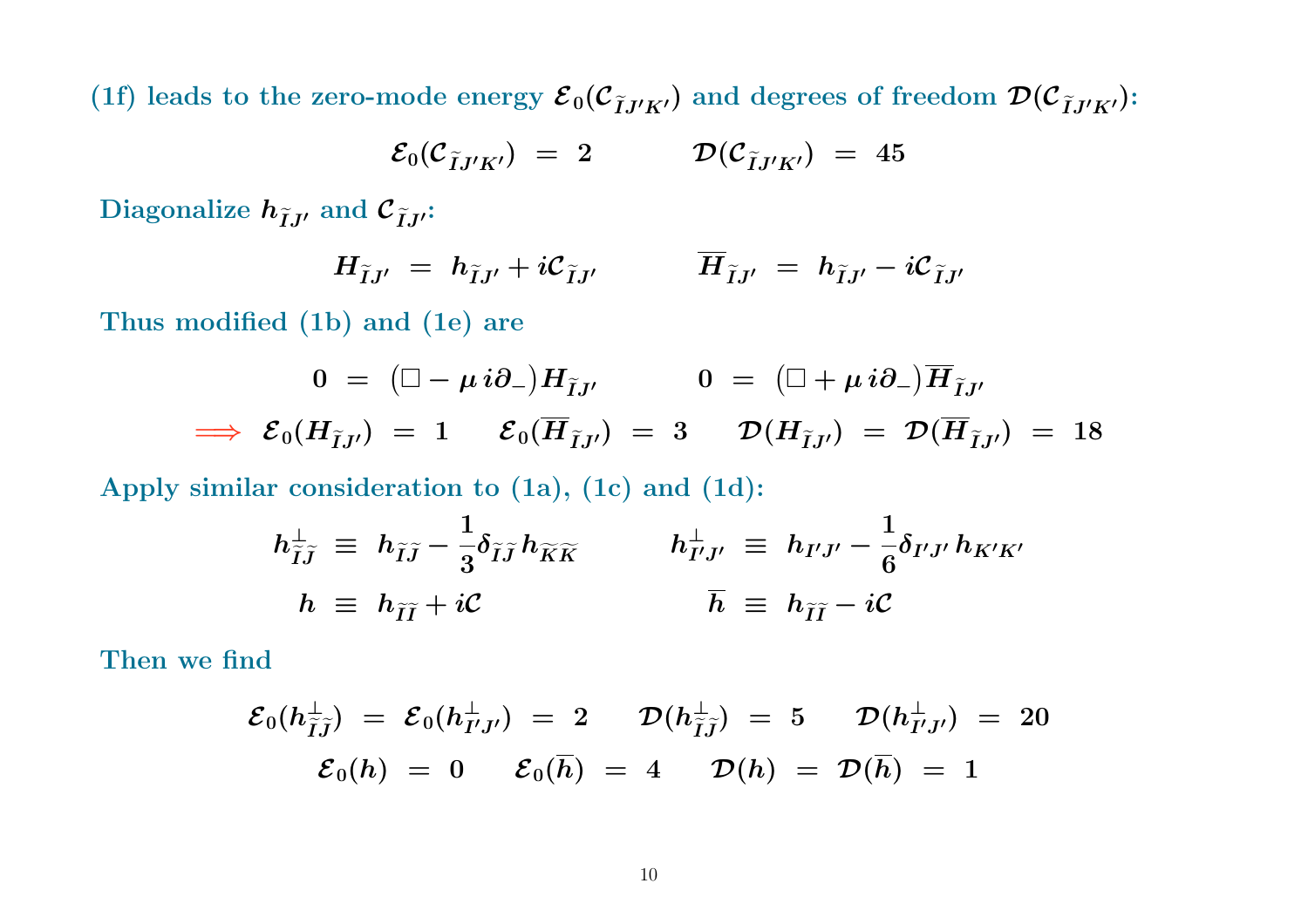Decomposing  $\mathcal{C}_{I'J'K'}$  into self-dual part  $\mathcal{C}_{I'J'K'}^{\oplus}$  and anti-self-dual part  $\mathcal{C}_{I'J'K'}^{\ominus}$ :

$$
\mathcal{C}_{I'J'K'}^{\oplus} \equiv \frac{i}{3!} \varepsilon^{I'J'K'W'X'Y'} \mathcal{C}_{W'X'Y'}^{\oplus} \qquad \mathcal{C}_{I'J'K'}^{\ominus} \equiv -\frac{i}{3!} \varepsilon^{I'J'K'W'X'Y'} \mathcal{C}_{W'X'Y'}^{\ominus}
$$

They satisfy the following equations:

$$
(\Box + \mu i \partial_{-}) \mathcal{C}_{I'J'K'}^{\oplus} = 0 \qquad (\Box - \mu i \partial_{-}) \mathcal{C}_{I'J'K'}^{\ominus} = 0
$$
  

$$
\implies \mathcal{E}_0(\mathcal{C}_{I'J'K'}^{\oplus}) = 3 \qquad \mathcal{E}_0(\mathcal{C}_{I'J'K'}^{\ominus}) = 1 \qquad \mathcal{D}(\mathcal{C}_{I'J'K'}^{\oplus}) = \mathcal{D}(\mathcal{C}_{I'J'K'}^{\ominus}) = 10
$$

Now we have fully solved the field equations for bosonic fluctuations and have derived the spectrum of graviton  $h_{MN}$  and three-form gauge field  ${\cal C}_{MNP}.$  The resulting spectrum is splitting with <sup>a</sup> certain energy difference in contrast to the flat case. The resulting spectrum is completely identical with that of zero-mode Hamiltonian in the supermembrane theory on the pp-wave background.

We summarize this result with fermion spectrum.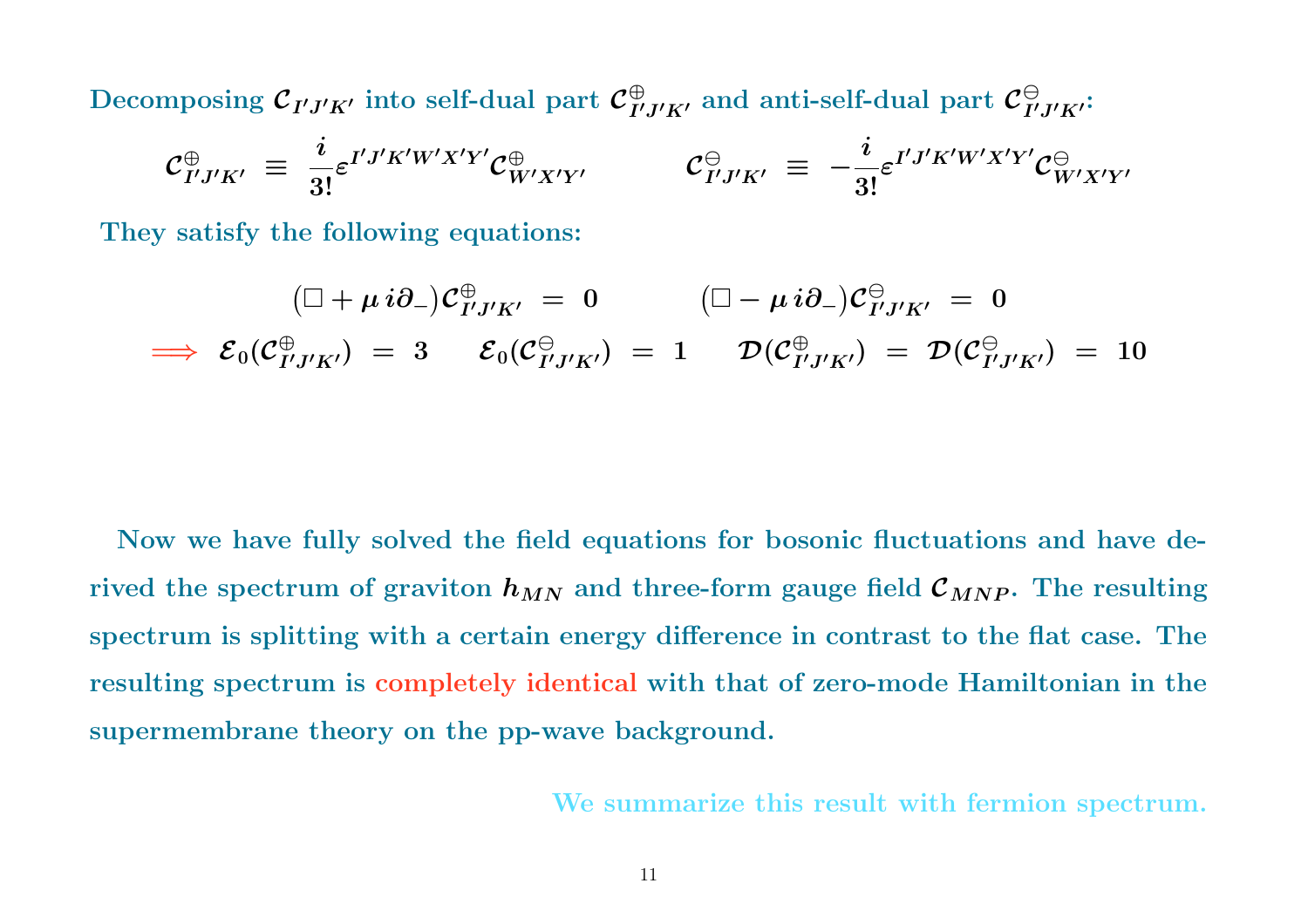#### *Fermionic Fields*

 $M = -$  component of  $(A.2)$ :

 $\boldsymbol{\Gamma}$ Lorentz-type gauge-fixing condition

 $M=+$  component of  $(A.2)$ :

$$
\partial^P \psi_P = 0 \qquad \rightarrow \qquad \psi_+ = \frac{1}{\partial_-} \partial_I \psi_I \qquad \Longrightarrow \qquad \text{non-dynamical}
$$

 $\bm{M}=\widetilde{\bm{I}}$  $\boldsymbol{I}$  component of  $(\mathcal{A}.2)$ :

$$
\psi_{\tilde{I}}^{\Theta} = \frac{1}{2\partial_{-}} \hat{\Gamma}^{+} \hat{\Gamma}^{K} \partial_{K} \psi_{\tilde{I}}^{\Theta} \implies \text{non-dynamical}
$$
  

$$
0 = \Box \psi_{\tilde{I}}^{\Theta} - \frac{1}{2} \mu \hat{\Gamma}^{123} (\delta_{\tilde{I}\tilde{J}} - \hat{\Gamma}_{\tilde{I}} \hat{\Gamma}_{\tilde{J}}) \partial_{-} \psi_{\tilde{J}}^{\Theta} \tag{2}
$$

where  $\psi_{\widetilde I}\equiv \psi_{\widetilde I}^\oplus + \psi_{\widetilde I}^\ominus\colon \psi_{\widetilde I}^\oplus\equiv -\frac{1}{2}\widehat\Gamma^+\widehat\Gamma^+\psi_{\widetilde I}$  and  $\psi_{\widetilde I}^\ominus\equiv -\frac{1}{2}\widehat\Gamma^+\widehat\Gamma^-\psi_{\widetilde I}$ 

In order to solve this equation, we shall introduce the following fields:

$$
\begin{aligned}\n\psi_{\tilde{I}}^{\oplus \perp} &\equiv \left(\delta_{\tilde{I}\tilde{J}} - \frac{1}{3}\widehat{\Gamma}_{\tilde{I}}\widehat{\Gamma}_{\tilde{J}}\right)\psi_{\tilde{J}}^{\oplus} \\
\psi_{1}^{\oplus \parallel} &\equiv \widehat{\Gamma}^{\tilde{I}}\psi_{\tilde{I}}^{\oplus} \\
\end{aligned}\n\qquad\n\begin{aligned}\n\widehat{\Gamma}\text{-transverse mode} \\
\widehat{\Gamma}\text{-parallel mode}\n\end{aligned}
$$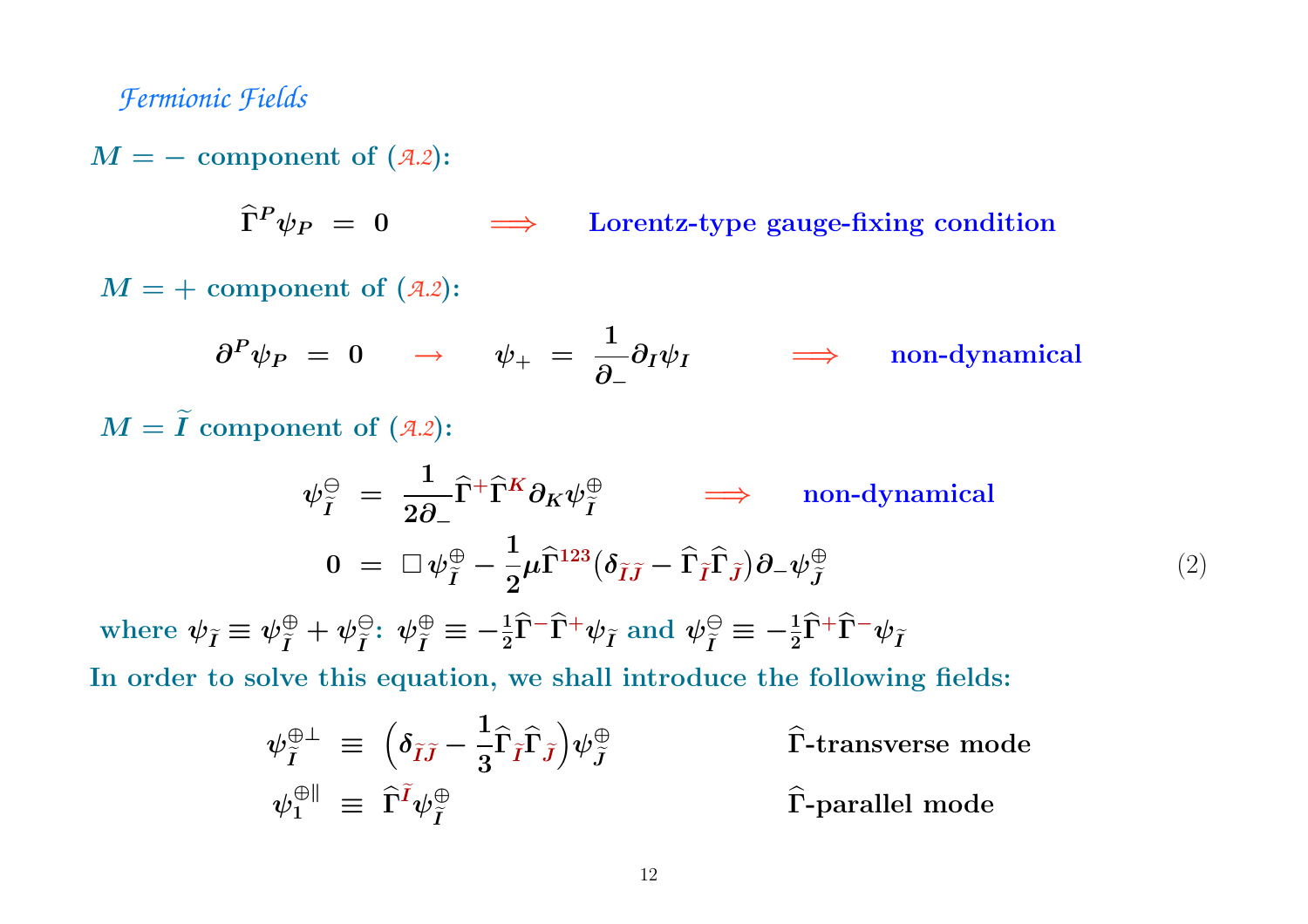Acting 
$$
\widehat{\mathbf{\Gamma}}^{\widetilde{I}}
$$
 or  $(\delta_{\widetilde{K}\widetilde{I}} - \frac{1}{3}\widehat{\mathbf{\Gamma}}_{\widetilde{K}}\widehat{\mathbf{\Gamma}}_{\widetilde{I}})$  on (2):

\n
$$
0 = \Box \psi_{1}^{\oplus \parallel} - \mu \widehat{\mathbf{\Gamma}}^{123} \partial_{-} \psi_{1}^{\oplus \parallel} \qquad 0 = \Box \psi_{\widetilde{K}}^{\oplus \perp} - \frac{1}{2} \mu \widehat{\mathbf{\Gamma}}^{123} \partial_{-} \psi_{\widetilde{K}}^{\oplus \perp} \qquad (3)
$$

Decompose  $\psi_{\tilde{t}}^{\oplus \perp}$  and  $\psi_1^{\oplus \parallel}$  according to the chirality in terms of  $i\hat{\Gamma}^{123}$ :

$$
\begin{array}{ccc} \psi_{\widetilde{I}\mathrm{R}}^{\oplus\perp} & \equiv \; \dfrac{1 + i\widehat{\Gamma}^{123}}{2} \psi_{\widetilde{I}}^{\oplus\perp} & \psi_{\widetilde{I}\mathrm{L}}^{\oplus\perp} \; \equiv \; \dfrac{1 - i\widehat{\Gamma}^{123}}{2} \psi_{\widetilde{I}}^{\oplus\perp} \\ \psi_{1\mathrm{R}}^{\oplus\parallel} & \equiv \; \dfrac{1 + i\widehat{\Gamma}^{123}}{2} \psi_{1}^{\oplus\perp} & \psi_{1\mathrm{L}}^{\oplus\parallel} \; \equiv \; \dfrac{1 - i\widehat{\Gamma}^{123}}{2} \psi_{1}^{\oplus\perp} \end{array}
$$

Multiplying chiral projection operator  $\frac{1}{2}(1 \pm i \hat{\Gamma}^{123})$  to (3):

$$
0 = (\Box + \mu i \partial_{-}) \psi_{1R}^{\oplus \|} \qquad 0 = (\Box - \mu i \partial_{-}) \psi_{1L}^{\oplus \|}
$$
  

$$
0 = (\Box + \frac{1}{2} \mu i \partial_{-}) \psi_{\tilde{I}R}^{\oplus \perp} \qquad 0 = (\Box - \frac{1}{2} \mu i \partial_{-}) \psi_{\tilde{I}L}^{\oplus \perp}
$$

Zero-mode energies and degrees of freedom of  $\psi^{\oplus \perp}_{\tilde{I}\text{R}}$  and  $\psi^{\oplus \perp}_{\tilde{I}\text{L}}$ :

$$
{\cal E}_0(\psi^{\oplus \perp}_{\tilde{I} \text{R}})\,\,=\,\,\frac{5}{2}\,\quad {\cal E}_0(\psi^{\oplus \perp}_{\tilde{I} \text{L}})\,\,=\,\,\frac{3}{2}\,\quad {\cal D}(\psi^{\oplus \perp}_{\tilde{I} \text{R}})\,\,=\,\, {\cal D}(\psi^{\oplus \perp}_{\tilde{I} \text{L}})\,\,=\,\,8\times (3-1)\,\,=\,\,16
$$

We will discuss  ${\cal E}_0$  and  ${\cal D}$  of  $\widehat \Gamma\text{-parallel}$  $\Gamma$ -parallel modes later on.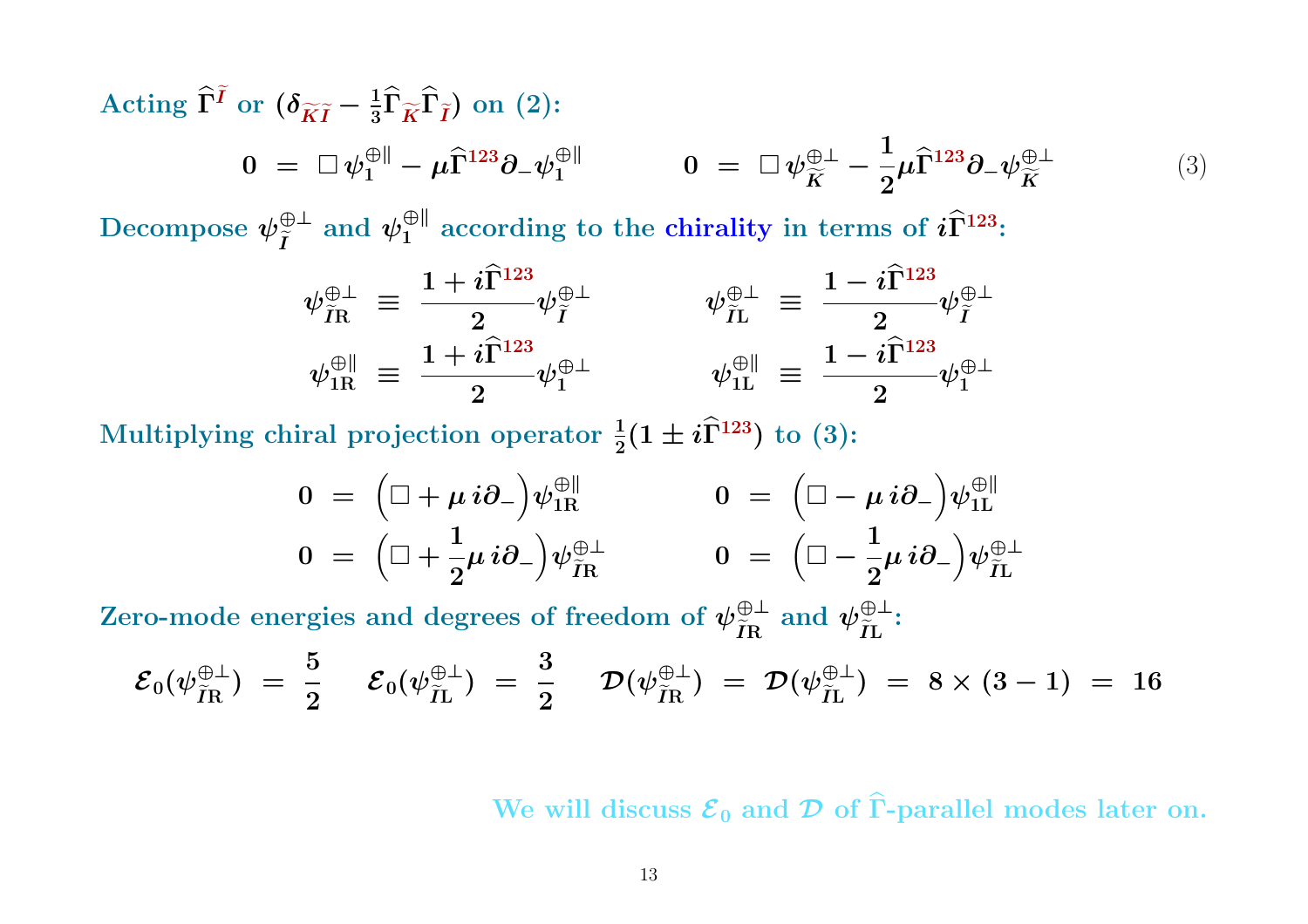$M = I'$  component of  $(A.2)$ :

$$
0 = \left\{ \widehat{\Gamma}^+ \Big( \partial_+ + \frac{1}{2} G_{++} \partial_- \Big) + \widehat{\Gamma}^- \partial_- + \widehat{\Gamma}^K \partial_K \right\} \psi_{I'} + \frac{1}{4} \mu \widehat{\Gamma}^{+123} \Big( \delta_{I'J'} - \widehat{\Gamma}_{I'} \widehat{\Gamma}_{J'} \Big) \psi_{J'}
$$

Decompose  $\psi_{I^\prime}$  into the  $\widehat{\Gamma}$ -parallel  $\widehat\Gamma$ -parallel mode and  $\widehat\Gamma$ -transv  $\Gamma\text{-transverse mode:}$ 

$$
0 = \left(\Box - \frac{5}{2}\mu i\partial_-\right)\psi_{2R}^{\oplus \|} \qquad 0 = \left(\Box + \frac{5}{2}\mu i\partial_-\right)\psi_{2L}^{\oplus \|}
$$
  

$$
0 = \left(\Box - \frac{1}{2}\mu i\partial_-\right)\psi_{I'R}^{\oplus \perp} \qquad 0 = \left(\Box + \frac{1}{2}\mu i\partial_-\right)\psi_{I'L}^{\oplus \perp}
$$

where the Γ  $\widehat{\phantom{1}}$  $\widehat\Gamma\text{-} \text{transverse mode}$  and  $\widehat\Gamma\text{-} \text{parallel}$  $\Gamma$ -parallel mode are defined as

$$
\psi^{\oplus}_{I'}\ =\ -\frac{1}{2}\widehat{\Gamma}^-\widehat{\Gamma}^+\psi_{I'} \qquad \qquad \psi^{\oplus\perp}_{I'\mathrm{R}}\ =\ \frac{1+i\widehat{\Gamma}^{123}}{2}\psi^{\oplus\perp}_{I'} \qquad \qquad \psi^{\oplus\perp}_{I'\mathrm{L}}\ =\ \frac{1-i\widehat{\Gamma}^{123}}{2}\psi^{\oplus\perp}_{I'} \\\ \psi^{\oplus\parallel}_{2\mathrm{R}}\ =\ \frac{1+i\widehat{\Gamma}^{123}}{2}\psi^{\oplus\parallel}_{2} \qquad \qquad \psi^{\oplus\parallel}_{2\mathrm{L}}\ =\ \frac{1-i\widehat{\Gamma}^{123}}{2}\psi^{\oplus\parallel}_{2}
$$

We find that the zero-mode energies and degrees of freedom:

$$
{\cal E}_0(\psi^{\oplus \perp}_{I^{\prime} \rm R}) \,\, = \,\, \frac{3}{2} \hspace{0.5cm} {\cal E}_0(\psi^{\oplus \perp}_{I^{\prime} \rm L}) \,\, = \,\, \frac{5}{2} \hspace{0.5cm} {\cal D}(\psi^{\oplus \perp}_{I^{\prime} \rm R}) \,\, = \,\, {\cal D}(\psi^{\oplus \perp}_{I^{\prime} \rm L}) \,\, = \,\, 8 \times (6-1) \,\, = \,\, 40
$$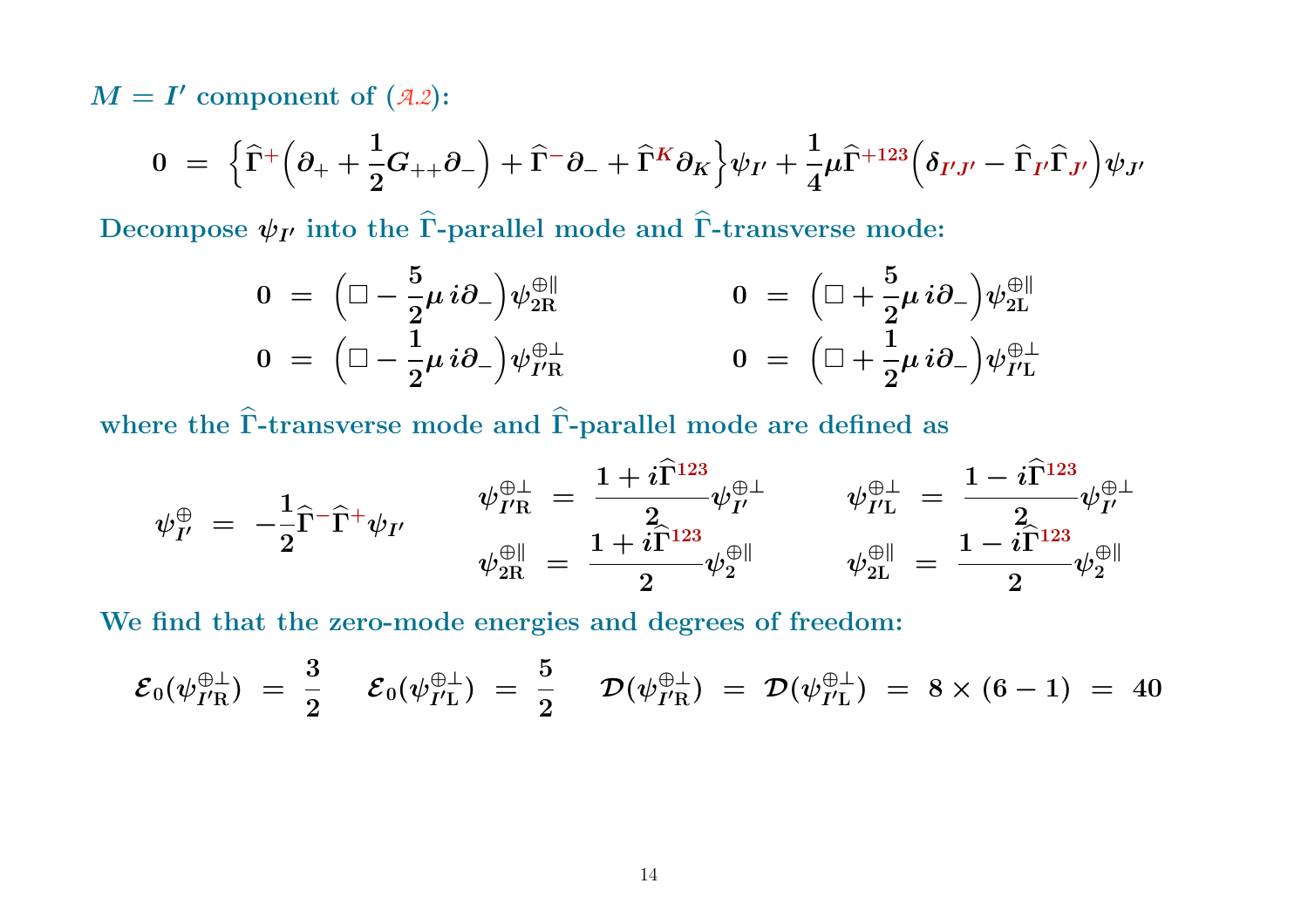Linear combination of  $\widehat\Gamma$ -parallel  $\Gamma$ -parallel modes:

$$
\psi^{\oplus\parallel}_\mathrm{R} \;\equiv\; \frac{2}{5} \psi^{\oplus\parallel}_{1\mathrm{R}} - \psi^{\oplus\parallel}_{2\mathrm{R}} \hspace{1cm} \psi^{\oplus\parallel}_\mathrm{L} \;\equiv\; \frac{2}{5} \psi^{\oplus\parallel}_{1\mathrm{L}} - \psi^{\oplus\parallel}_{2\mathrm{L}}
$$

We can easily see that the re-defined fermions satisfy:

$$
0\;=\;\Big(\Box -\frac{3}{2}\mu\,i\partial_-\Big)\psi^{\oplus\parallel}_\mathrm{R}\qquad \quad 0\;=\;\Big(\Box +\frac{3}{2}\mu\,i\partial_-\Big)\psi^{\oplus\parallel}_\mathrm{L}\\ \implies\; \mathcal{E}_0(\psi^{\oplus\parallel}_\mathrm{R})\;=\;\frac{1}{2}\qquad \mathcal{E}_0(\psi^{\oplus\parallel}_\mathrm{L})\;=\;\frac{7}{2}\qquad \mathcal{D}(\psi^{\oplus\parallel}_\mathrm{R})\;=\;\mathcal{D}(\psi^{\oplus\parallel}_\mathrm{L})\;=\;8
$$

We have solved and derived the spectrum of gravitino in the case of pp-wave background. As <sup>a</sup> result, we have found that the spectrum is splitting with <sup>a</sup> certain energy difference in the same manner with the spectrum of bosons.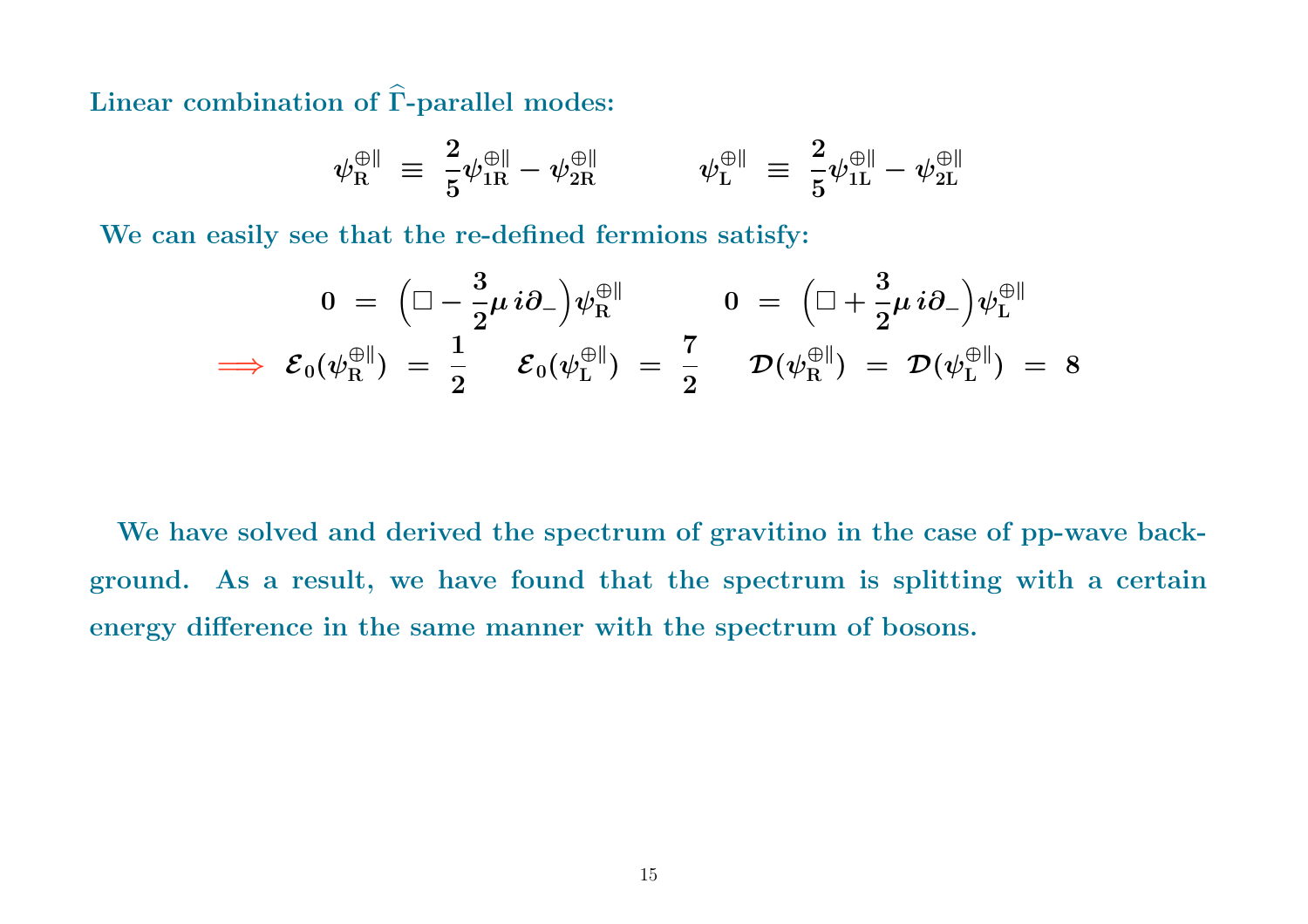# *Results*

| energy ${\cal E}_0$ | bosons $(\mathcal{D})$                                                                                                      | fermions $(D)$                                                                                       | degrees     |
|---------------------|-----------------------------------------------------------------------------------------------------------------------------|------------------------------------------------------------------------------------------------------|-------------|
| $\boldsymbol{4}$    | $\overline{h}(1)$                                                                                                           |                                                                                                      | $\mathbf 1$ |
| 7/2                 |                                                                                                                             | $\psi_{\rm L}^{\oplus\parallel}(8)$                                                                  | 8           |
| 3                   | $\overline{H}_{\tilde{L}I'}(18)$ $\mathcal{C}_{I'J'K'}^{\oplus}(10)$                                                        |                                                                                                      | 28          |
| 5/2                 |                                                                                                                             | $\psi_{\widetilde I \mathbf{R}}^{\oplus \perp}(16) \, \quad \psi_{I' \mathbf{L}}^{\oplus \perp}(40)$ | 56          |
| $\overline{2}$      | $\mathcal{C}_{\widetilde{I}J'K'}(45)$ $h^{\perp}_{\widetilde{I}\widetilde{I}}(5)$<br>$h_{I^{\prime}J^{\prime}}^{\perp}(20)$ |                                                                                                      | 70          |
| 3/2                 |                                                                                                                             | $\psi_{\tilde{I}L}^{\oplus\perp}(16) \quad \psi_{I'R}^{\oplus\perp}(40)$                             | 56          |
| $\mathbf{1}$        | $H_{\tilde{L}I'}(18)$ $C_{I'I'K'}^{\ominus}(10)$                                                                            |                                                                                                      | 28          |
| 1/2                 |                                                                                                                             | $\psi^{\oplus\parallel}_{\rm R}(8)$                                                                  | 8           |
| $\bf{0}$            | h(1)                                                                                                                        |                                                                                                      | $\mathbf 1$ |

Energy spectrum and degrees of freedom of physical modes in 11-dimensional supergravity on the pp-wave background. This result corresponds to that of the zero-mode Hamiltonian in the supermembrane theory on the pp-wave background.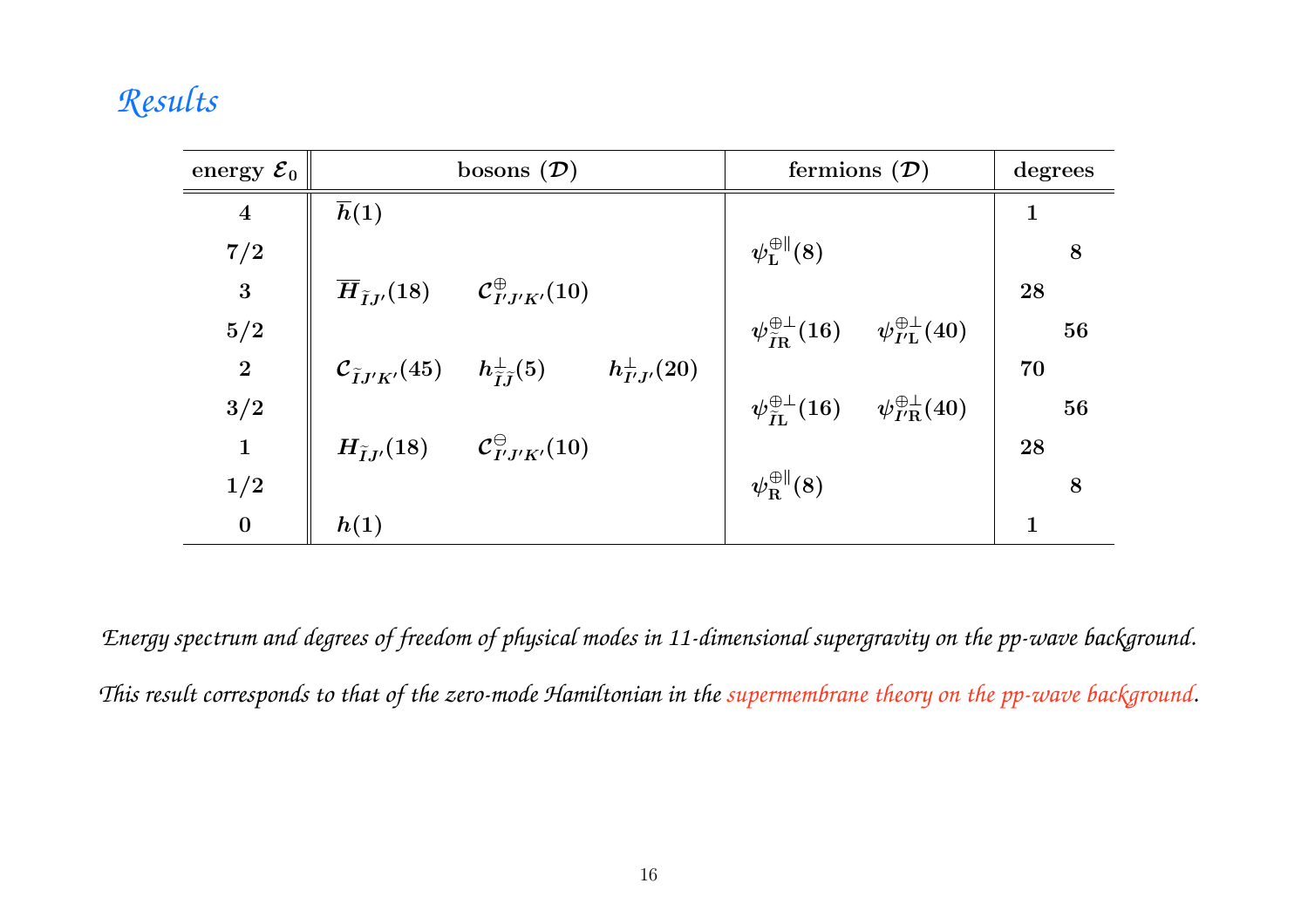# *Conclusion and Discussions*



## *Work in Progress*

- $\bullet$  Propagators and energy-momentum tensors of  $h_{MN},\,{\cal C}_{MNP}$  and  $\psi_M$
- Dimensional reduction to type IIA supergravity (only <sup>24</sup> supercharges)
- Comparison with KK zero-mode and algebra of  $AdS_7 \times S^4$
- Relationship to Zero-mode spectrum and superalgebra of M5-brane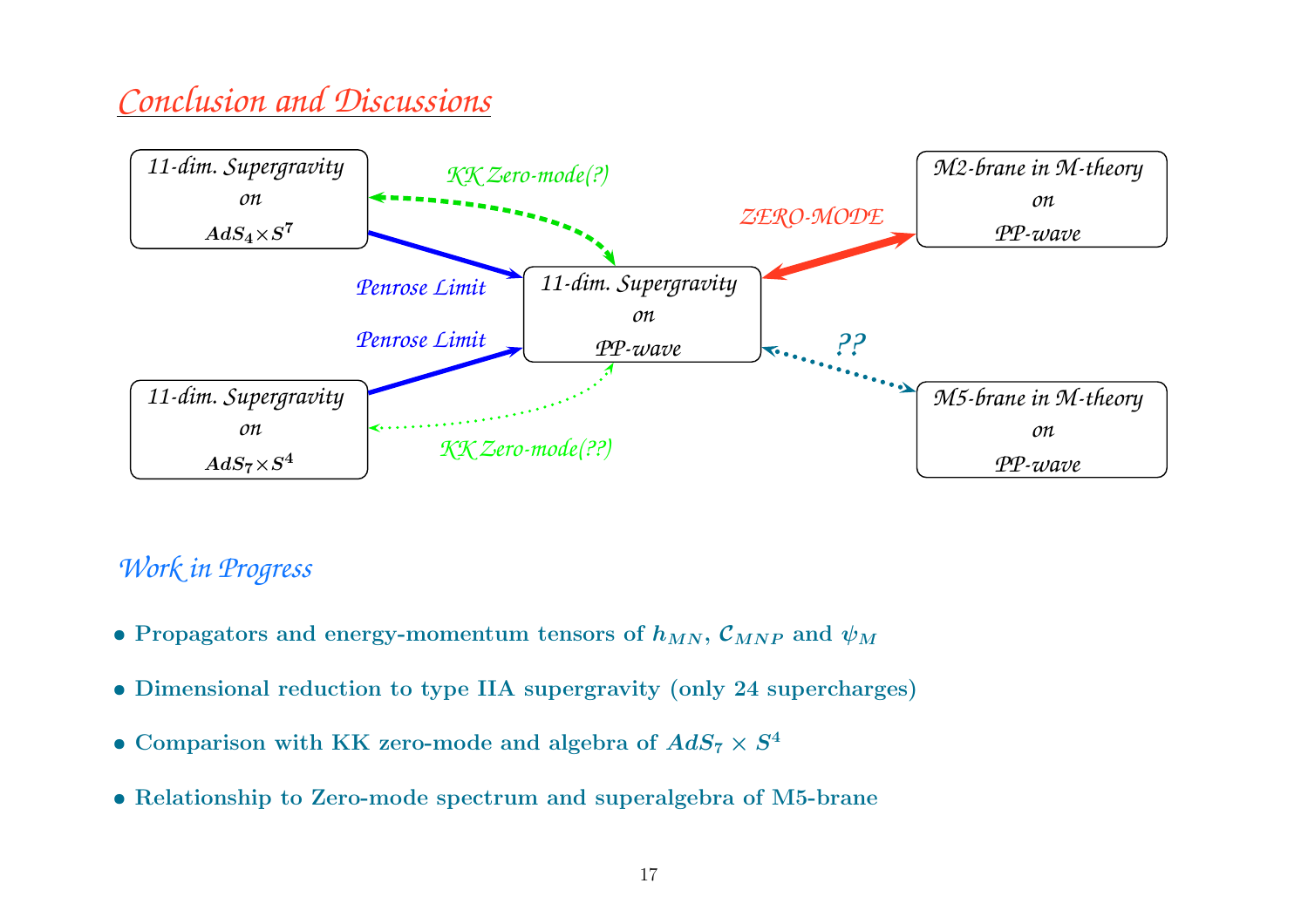# *Appendix <sup>A</sup> Penrose Limit of Anti-de Sitter Spaces*

 $\bullet \ AdS_4 \times S^7 \rightarrow \rm Kowalski-Glikman$ 

$$
ds^{2} = R^{2} \Big\{ -( \cosh \rho)^{2} dt^{2} + d\rho^{2} + (\sinh \rho)^{2} d\Omega_{2}^{2} \Big\} + (2R)^{2} \Big\{ (\cos \theta)^{2} d\varphi^{2} + d\theta^{2} + (\sin \theta)^{2} d\Omega_{5}^{2} \Big\}
$$
  

$$
x^{+} = \frac{\mu}{6} (t + 2\varphi) \quad x^{-} = \frac{3R^{2}}{\mu} (t - 2\varphi) \quad x^{-} = R\rho \quad y^{-} = 2R\theta \,, \quad R \to \infty: \text{ Penrose limit}
$$
  

$$
\implies ds^{2} = -2dx^{+} dx^{-} - \Big(\frac{\mu}{3}\Big)^{2} \Big\{ x^{2} + \frac{1}{4} y^{2} \Big\} (dx^{+})^{2} + \Big\{ dx^{2} + x^{2} d\Omega_{2}^{2} \Big\} + \Big\{ dy^{2} + y^{2} d\Omega_{5}^{2} \Big\}
$$

 $\bullet \ AdS_7 \times S^4 \to \mathrm{Kowalski\text{-}Glikman}$ 

$$
ds^{2} = (2R)^{2} \Big\{ -( \cosh \rho)^{2} dt^{2} + d\rho^{2} + (\sinh \rho)^{2} d\Omega_{5}^{2} \Big\} + R^{2} \Big\{ (\cos \theta)^{2} d\varphi^{2} + d\theta^{2} + (\sin \theta)^{2} d\Omega_{2}^{2} \Big\}
$$
  

$$
x^{+} = \frac{\mu}{2} \Big( t + \frac{1}{2} \varphi \Big) \quad x^{-} = \frac{4R^{2}}{\mu} \Big( t - \frac{1}{2} \varphi \Big) \quad x^{-} = 2R\rho \quad y = R\theta \,, \quad R \to \infty: \text{ Penrose limit}
$$
  

$$
\Rightarrow ds^{2} = -2dx^{+} dx^{-} - \mu^{2} \Big\{ x^{2} + 4y^{2} \Big\} (dx^{+})^{2} + \Big\{ dx^{2} + x^{2} d\Omega_{5}^{2} \Big\} + \Big\{ dy^{2} + y^{2} d\Omega_{2}^{2} \Big\}
$$
  

$$
x^{+} \to \frac{1}{2} x^{+} \quad x^{-} \to 2x^{-} \quad \mu \to \frac{1}{3} \mu \quad x \to y
$$
  

$$
\Rightarrow ds^{2} = -2dx^{+} dx^{-} - \Big(\frac{\mu}{3}\Big)^{2} \Big\{ x^{2} + \frac{1}{4} y^{2} \Big\} (dx^{+})^{2} + \Big\{ dx^{2} + x^{2} d\Omega_{2}^{2} \Big\} + \Big\{ dy^{2} + y^{2} d\Omega_{5}^{2} \Big\}
$$